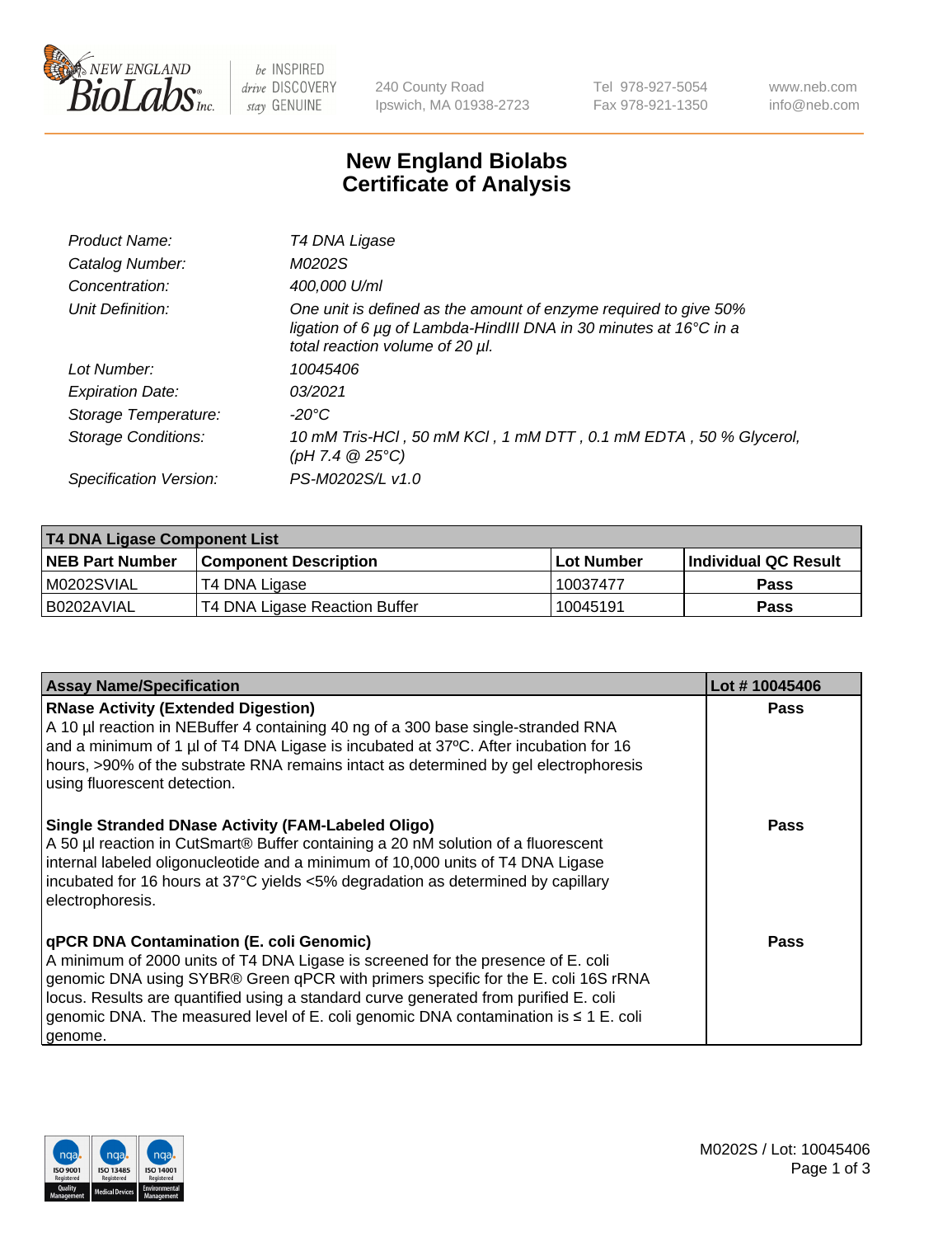

be INSPIRED drive DISCOVERY stay GENUINE

240 County Road Ipswich, MA 01938-2723 Tel 978-927-5054 Fax 978-921-1350

www.neb.com info@neb.com

| <b>Assay Name/Specification</b>                                                                                                                                                                                                                                                                                                                                                                                    | Lot #10045406 |
|--------------------------------------------------------------------------------------------------------------------------------------------------------------------------------------------------------------------------------------------------------------------------------------------------------------------------------------------------------------------------------------------------------------------|---------------|
| <b>DNase Activity (Labeled Oligo, 3' extension)</b><br>A 50 µl reaction in CutSmart® Buffer containing a 20 nM solution of a fluorescent<br>labeled double-stranded oligonucleotide containing a 3' extension and a minimum of<br>10,000 units of T4 DNA Ligase incubated for 16 hours at 37°C yields <5% degradation<br>as determined by capillary electrophoresis.                                               | Pass          |
| <b>DNase Activity (Labeled Oligo, 5' extension)</b><br>A 50 µl reaction in CutSmart® Buffer containing a 20 nM solution of a fluorescent<br>labeled double-stranded oligonucleotide containing a 5' extension and a minimum of<br>10,000 units of T4 DNA Ligase incubated for 16 hours at 37°C yields <5% degradation<br>as determined by capillary electrophoresis.                                               | <b>Pass</b>   |
| Double Stranded DNase Activity (Labeled Oligo)<br>A 50 µl reaction in CutSmart® Buffer containing a 20 nM solution of a fluorescent<br>labeled double-stranded oligonucleotide containing a blunt end and a minimum of<br>10,000 units of T4 DNA Ligase incubated for 16 hours at 37°C yields <5% degradation<br>as determined by capillary electrophoresis.                                                       | Pass          |
| <b>Endonuclease Activity (Nicking)</b><br>A 50 µl reaction in NEBuffer 1 containing 1 µg of supercoiled PhiX174 DNA and a<br>minimum of 2000 units of T4 DNA Ligase incubated for 4 hours at 37°C results in <10%<br>conversion to the nicked form as determined by agarose gel electrophoresis.                                                                                                                   | Pass          |
| <b>Exonuclease Activity (Radioactivity Release)</b><br>A 50 µl reaction in NEBuffer 1 containing 1 µg of a mixture of single and<br>double-stranded [3H] E. coli DNA and a minimum of 2000 units of T4 DNA Ligase<br>incubated for 4 hours at 37°C releases <0.1% of the total radioactivity.                                                                                                                      | <b>Pass</b>   |
| <b>Ligation and Recutting (Terminal Integrity, Digested DNA)</b><br>A 20 µl reaction in 1X T4 DNA Ligase Reaction Buffer containing 2 µg of Lambda<br>DNA-HindIII Digest and a minimum of 4000 units of T4 DNA Ligase incubated for 16<br>hours at 37°C results in >95% ligation of the DNA fragments as determined by agarose<br>gel electrophoresis. Of these ligated fragments, >95% can be recut with HindIII. | Pass          |
| <b>Non-Specific DNase Activity (16 Hour)</b><br>A 50 µl reaction in NEBuffer 1 containing 1 µg of CIP-treated Lambda-HindIII DNA and<br>a minimum of 2000 units of T4 DNA Ligase incubated for 16 hours at 37°C results in a<br>DNA pattern free of detectable nuclease degradation as determined by agarose gel<br>electrophoresis.                                                                               | Pass          |
| <b>Protein Concentration (A280)</b>                                                                                                                                                                                                                                                                                                                                                                                | Pass          |